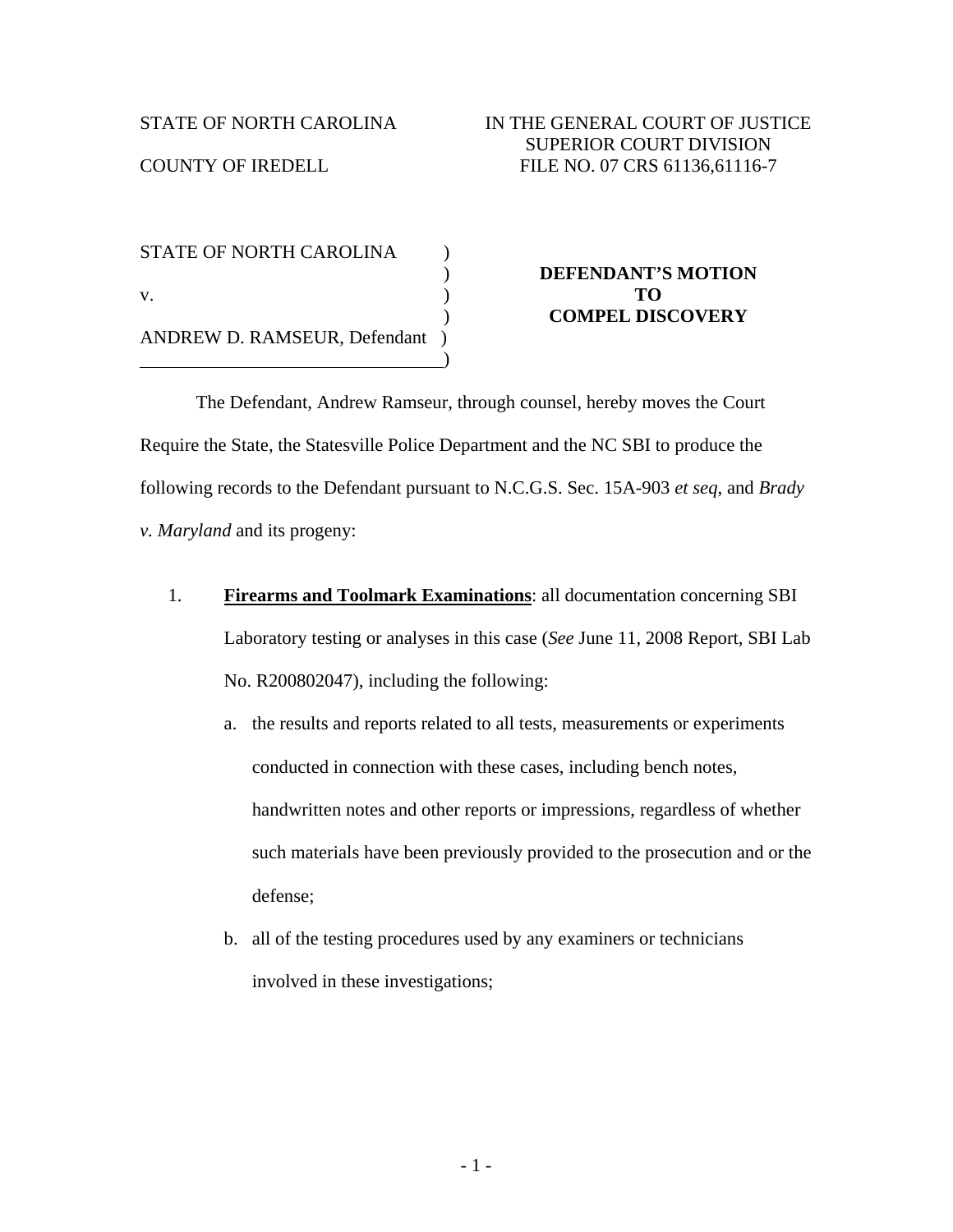- c. the results of any testing procedures on any firearms or toolmark evidence in this case that were **not reported** or described in the written SBI Lab Report of June 11, 2008;
- d. any data used by, or collected by or discovered by the Examiner during the course of the investigation, including any references, scientific papers, quality assurance manuals, standards, interpretational guidelines, resources or data pools relied upon or available to the examiners;
- e. the disclosure of any data, devices, equipment or computer programs that were used by any examiner conducting any test in connection with these cases;
- f. any technical manuals, protocols, written S.O.P.'s (standard operating procedures); the titles of any treatises, the names of any devices or techniques that were used by the examiners in reaching their conclusions;
- g. inspection, examination or testing of the physical evidence collected and inspection of the equipment used in the investigation of these cases;
- h. the name of and results of any tests performed or procedures utilized by experts to reach their conclusions;
- i. a copy of the curriculum vitae of individuals who performed tests upon or analyzed evidence in these cases; and
- j. a copy of any and all photographs, video tapes, digital recordings or other types of recordings pertained to the above.

## 2. **Enhancements or Enlargements or Videotape Copying of the Shell Station Surveillance Recording in this Case** (*See* January 28, 2009 Report, SBI Lab.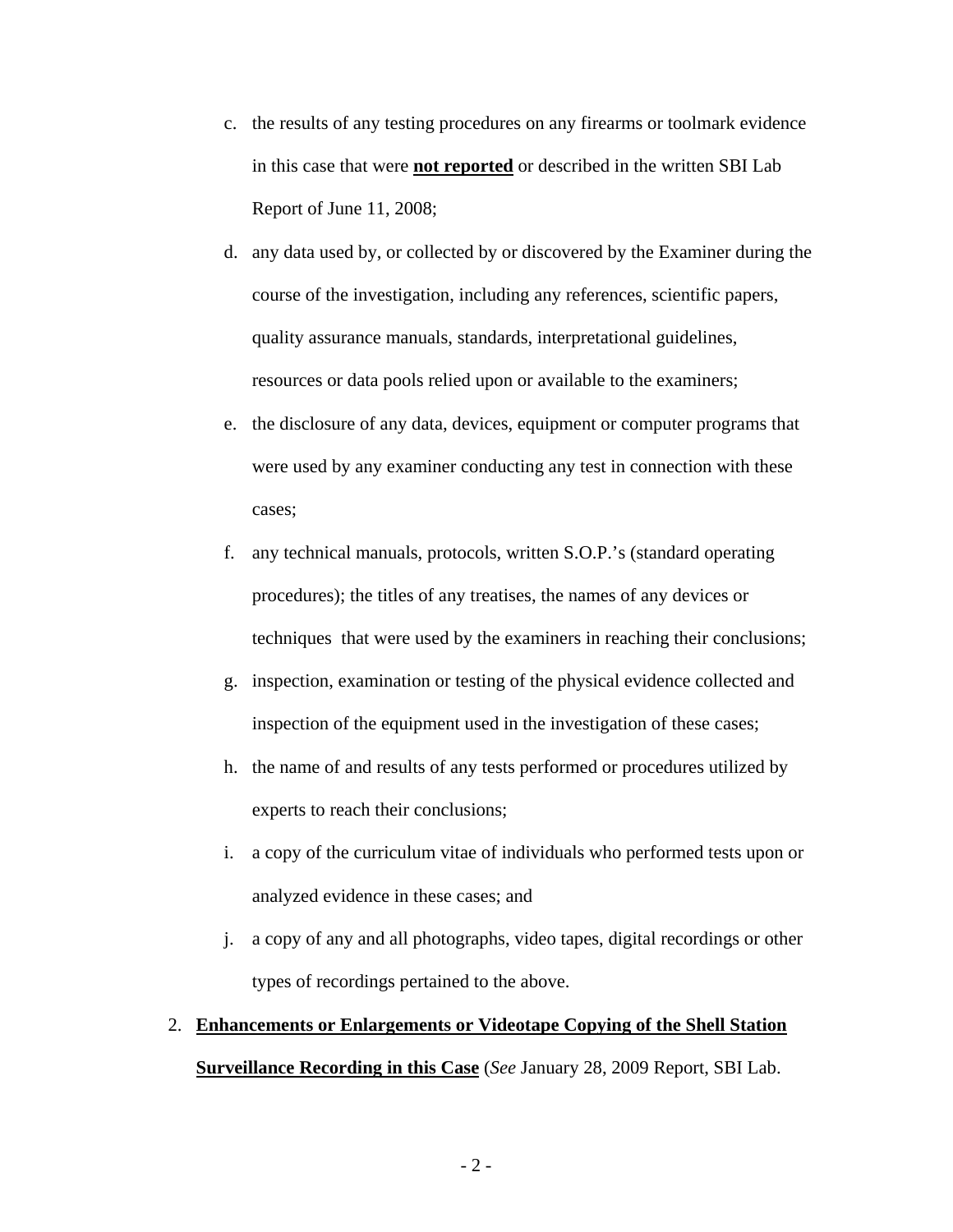No. 200802047). All documentation, recordings, copies or other matters pertaining to the Shell Station surveillance recording of the crimes in question in this case, including the following referred to in the January 28, 2009 SBI Lab report:

- a. The final "enhanced" product described in said SBI Report as follows: "Item 23 ['CD-R of Double Homicide (Your Item 48)'] and the video of interest was enhanced";
- b. The item or DVD described in said SBI Report as follows: "The DVD being returned in item 23-1 contains the final results for each of the camera angles present on item 23";
- c. The VHS videotape described in the SBI Report as follows: "The VHS videotape being returned in item 23-2 contains the final results, the original captured footage, and the intermediate sequences";
- d. the results and reports related to all tests, measurements or experiments conducted in connection with these cases, including bench notes, handwritten notes and other reports or impressions, regardless of whether such materials have been previously provided to the prosecution and or the defense;
- e. the results of any testing procedures on any surveillance video or recording evidence in this case that were **not reported** or described in the written SBI Lab Report of January 28, 2009; and
- f. a copy of the curriculum vitae of individuals who performed tests upon or analyzed evidence in these cases.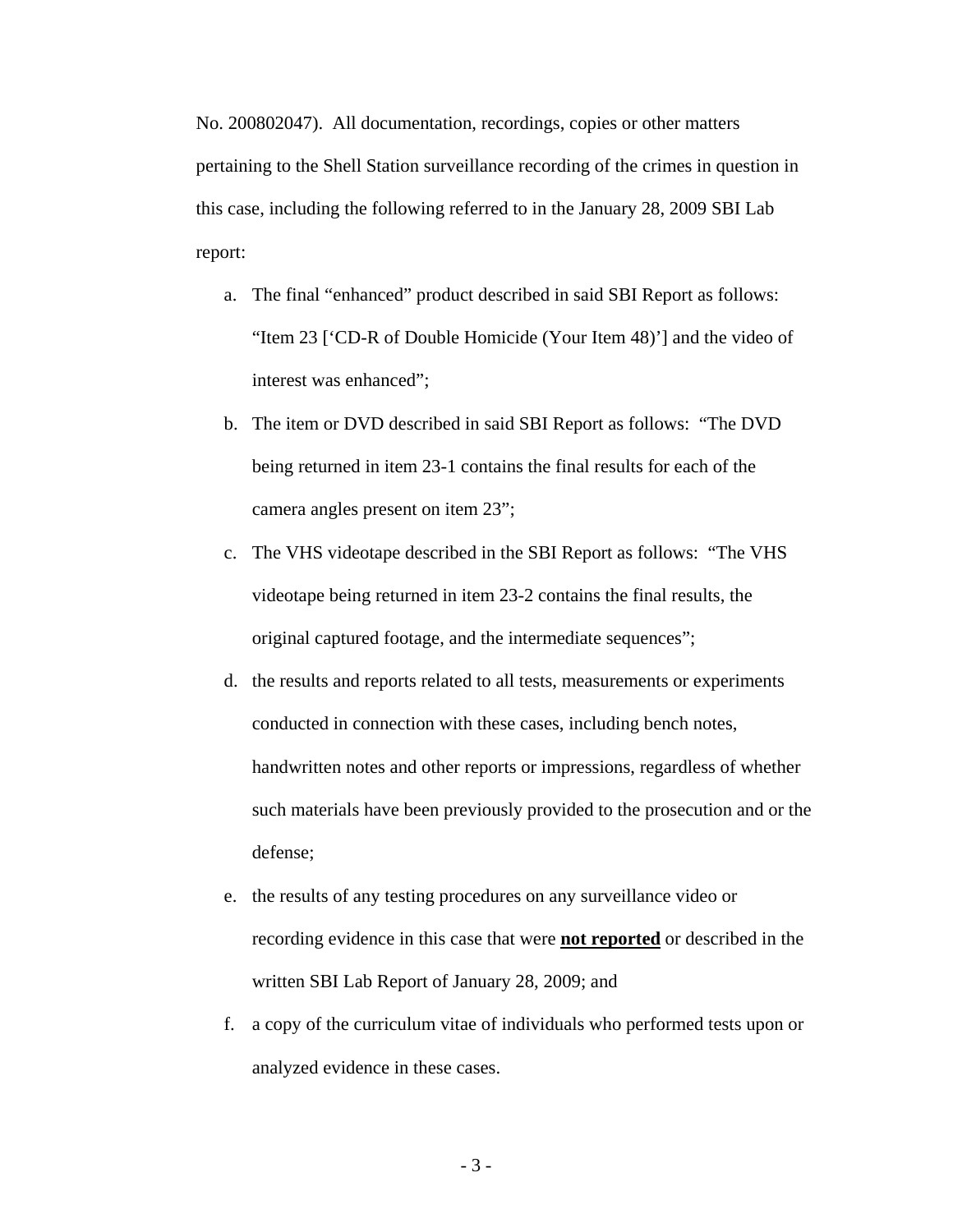- 3. **Latent or Trace Evidence Examinations** (*See* June 11, 2008 Report, SBI Lab No. R200802047), including the following:
	- a. the results and reports related to all tests, measurements or experiments conducted in connection with these cases, including bench notes, handwritten notes and other reports or impressions, regardless of whether such materials have been previously provided to the prosecution and or the defense;
	- b. the names or descriptions all of the testing procedures used by any examiners or technicians involved in any latent or trace evidence investigations in this case;
	- c. the results of any testing procedures on any possible latent or trace evidence in this case that was **not reported** or described in the written SBI Lab Report of June 11, 2008;
	- d. a copy of any data used by, or collected by or discovered by the Examiner during the course of the investigation, including any references, scientific papers, quality assurance manuals, standards, interpretational guidelines, resources or data pools relied upon or available to the examiners;
	- e. the disclosure of any data, devices, equipment or computer programs that were used by any examiner conducting any test in connection with these cases;
	- f. a copy of any technical manuals, protocols, written S.O.P.'s (standard operating procedures), the name or title of any treatises, devices or techniques used by the examiners in reaching their conclusions;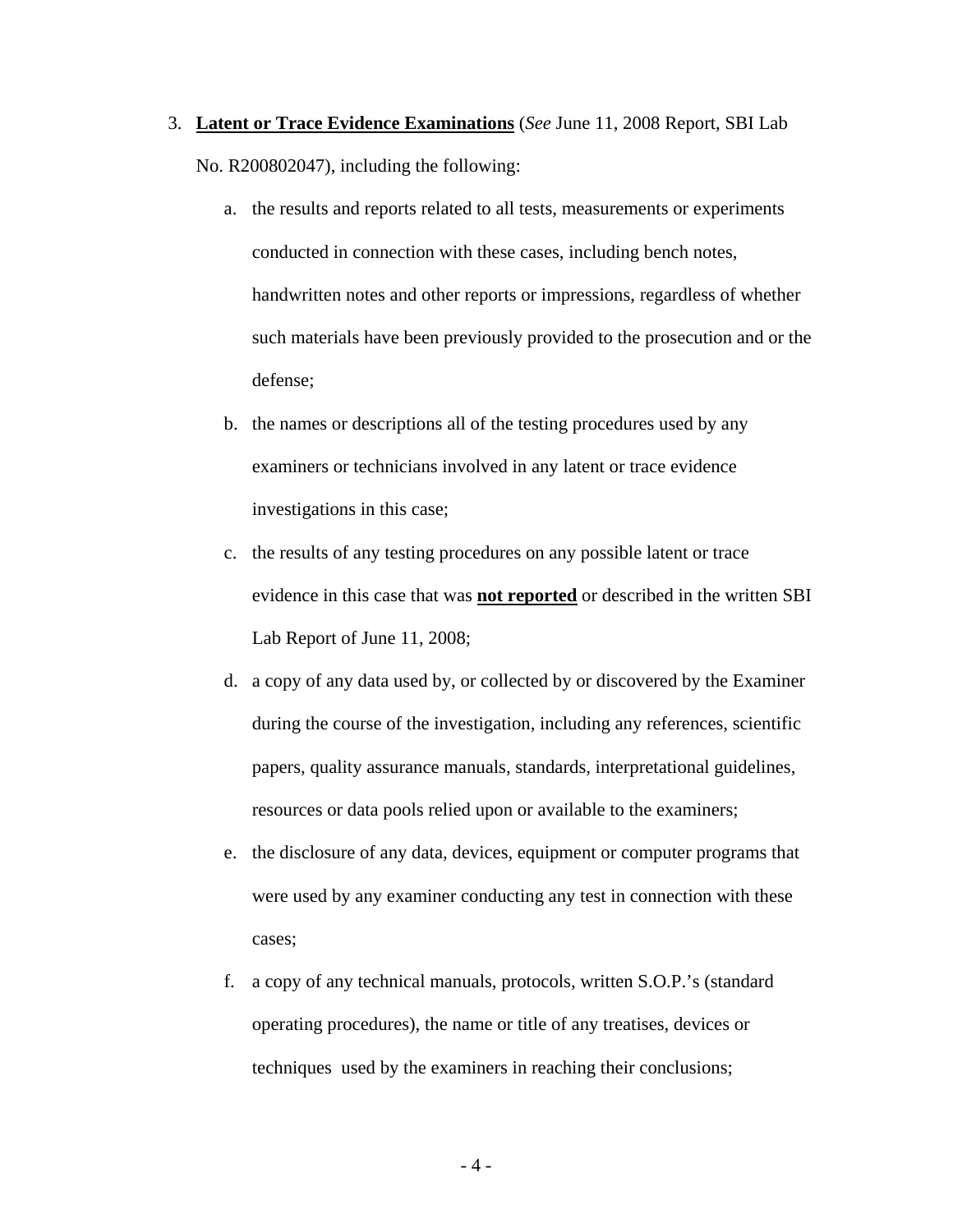- g. the results of any tests performed or procedures utilized by experts to reach their conclusions;
- h. a copy of the curriculum vitae of individuals who performed tests upon or analyzed evidence to create the above report; and
- i. any and all photographs, video tapes, digital recordings or other types of recordings pertaining to the above June 11, 2008 Report, SBI Lab No. R200802047.
- 4. **STR/DNA Analysis**: all documentation concerning SBI Laboratory STR/DNA testing or analyses concerning the evidence in these cases *(See* July 1, 2008 Report, SBI Lab No. R200802047), including the following:
	- a. A complete copy of the North Carolina State Bureau of Investigation's DNA / Serology / Criminalistics case file regarding the July 1, 2008 Report, SBI Lab No. R200802047;
	- b. First generation copies of all photographs and images in the above report including color copies of any electrotherograms or allele profiles or statistical compilations;
	- c. the results and reports related to all tests, measurements or experiments conducted in connection with this DNA report, including bench notes, handwritten notes and other reports or impressions, regardless of whether such materials have been previously provided to the prosecution and or the defense;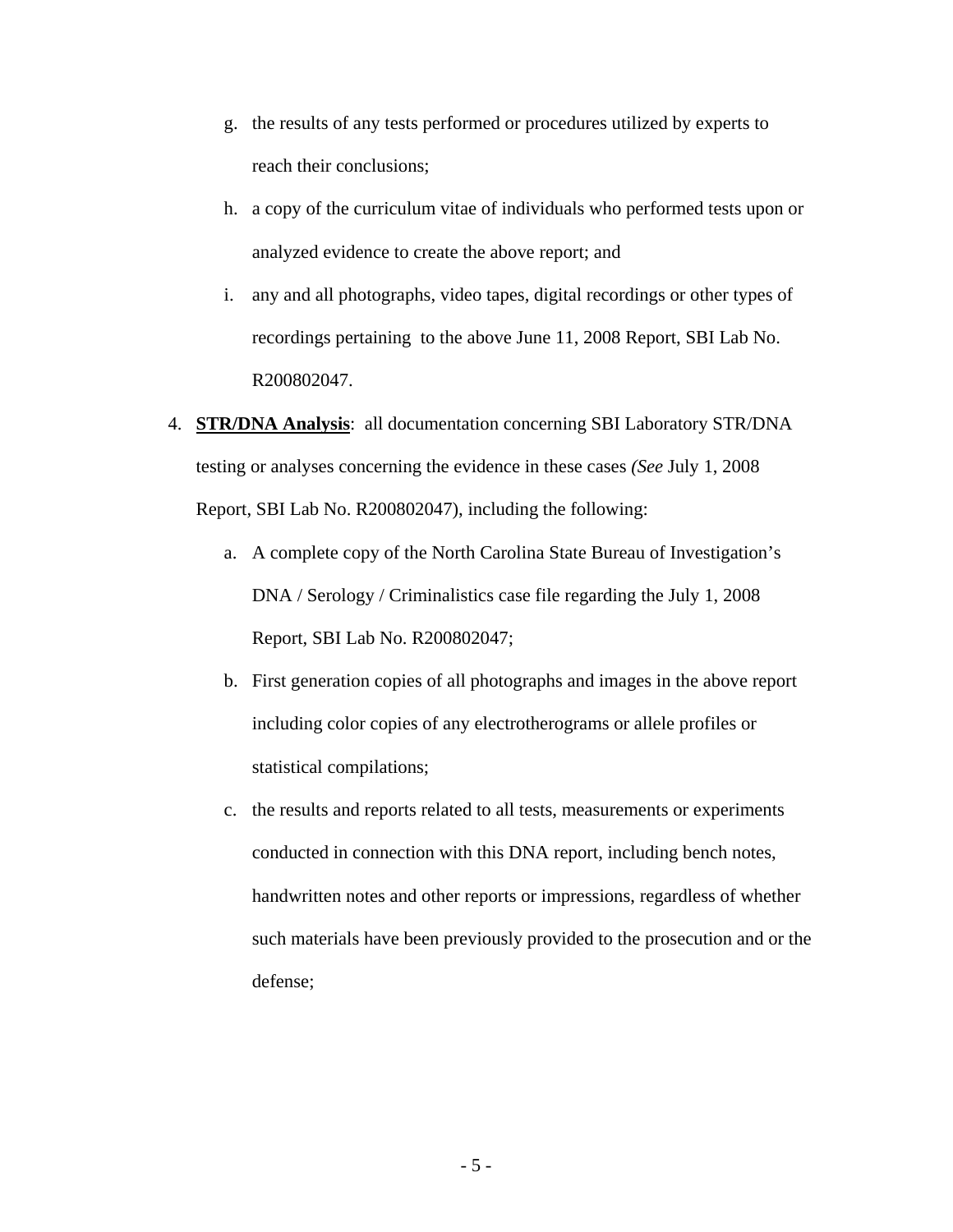- d. the results of any STR/DNA testing procedures on any evidence in this case that were **not reported** or described in the written SBI Lab Report of July 1, 2008;
- e. the names of all of the testing procedures used by any examiners or technicians involved in the creation of this report;
- f. any data used by, or collected by or discovered by the Examiner during the course of the investigation, including any references, scientific papers, quality assurance manuals, standards, interpretational guidelines, resources or data pools relied upon or available to the examiners;
- g. the disclosure of any data, devices, equipment or computer programs that were used by any examiner conducting any test in connection with this report;
- h. any technical manuals, protocols, written S.O.P.'s (standard operating procedures), treatises, devices or techniques available to were used by the examiners in reaching their conclusions in the July 1, 2008 Report, SBI Lab No. R200802047, concerning any STR/DNA testing or analyses in these cases ;
- i. a copy of the curriculum vitae of individuals who performed tests upon or who analyzed evidence in the July 1, 2008 Report, SBI Lab No. R200802047, concerning any STR/DNA testing or analyses in these cases; and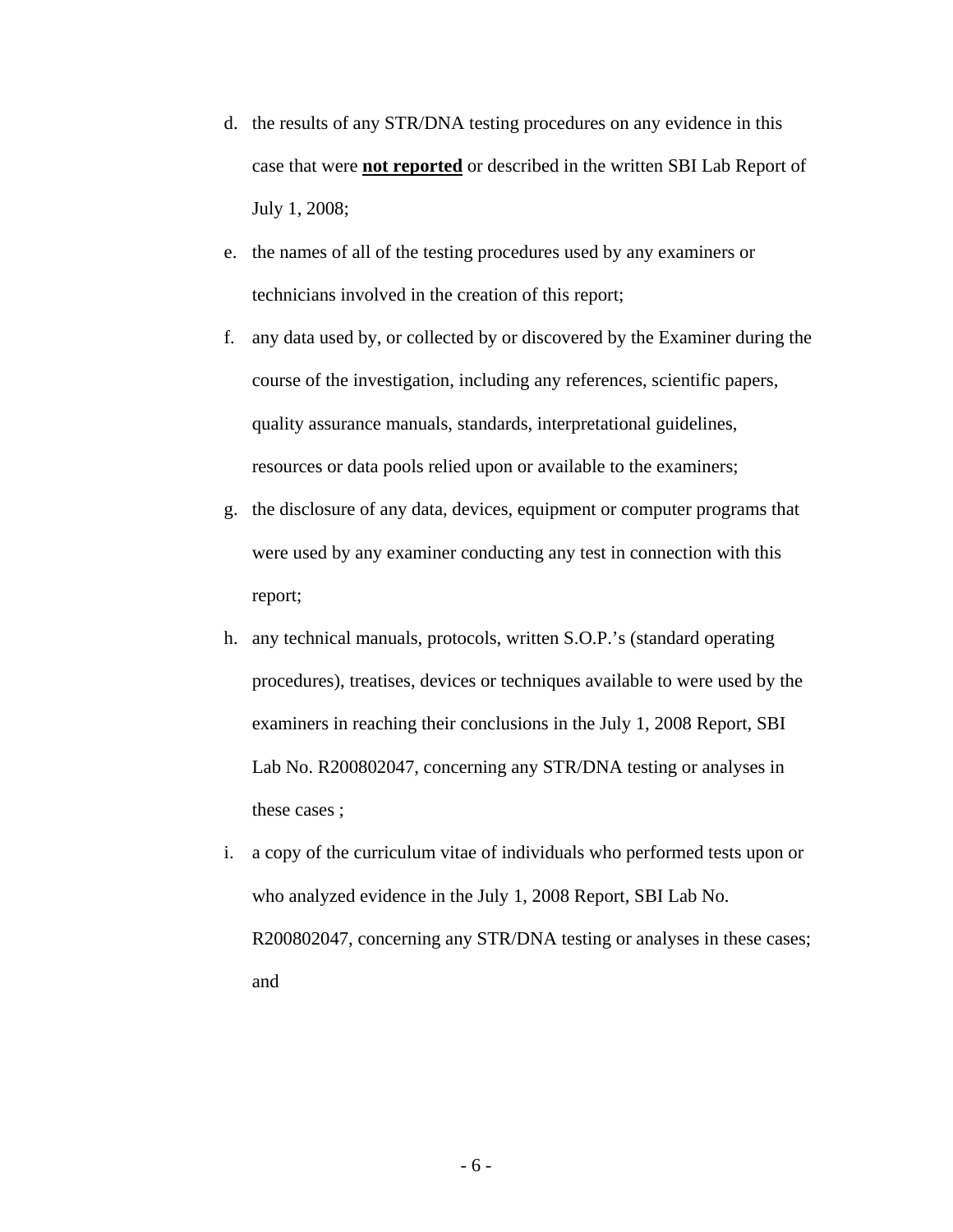- j. a copy of any and all photographs, video tapes, digital recordings or other types of recordings pertaining to the July 1, 2008 Report, SBI Lab No. R20080204, concerning any STR/DNA testing or analyses in these cases ;
- 5. **Other Reports and Tests.** To the extent not previously produced or identified, please provide us with complete reports and documentation concerning any other scientific testing conducted on evidence in these cases or in preparation for the trial of these cases, State of N.C. vs. Andrew Darrin Ramseur.
- 6. **State's Experts for Trial.** To the extent not previously identified or produced, please provide us with the name, address, institutional or governmental affiliation, and curriculum vitae of any expert witness whom you may call as a witness at the trial of these cases, and, as to each such expert witness, please provide a written report from each such expert as to the opinions they intend to offer as well as each basis for their opinions.

 $\overline{\phantom{a}}$  , and the contract of the contract of the contract of the contract of the contract of the contract of the contract of the contract of the contract of the contract of the contract of the contract of the contrac

 $\overline{\phantom{a}}$  , and the contract of the contract of the contract of the contract of the contract of the contract of the contract of the contract of the contract of the contract of the contract of the contract of the contrac

This the day of March, 2010.

S. Mark Rabil, Attorney for the Defendant

Vincent F. Rabil, Attorney for the Defendant

 Office of the Capital Defender Forsyth Regional Office P. O. Box 20308 Winston-Salem, NC 27120-0308 Tel. 336-761-2503 Fax. 336-761-2358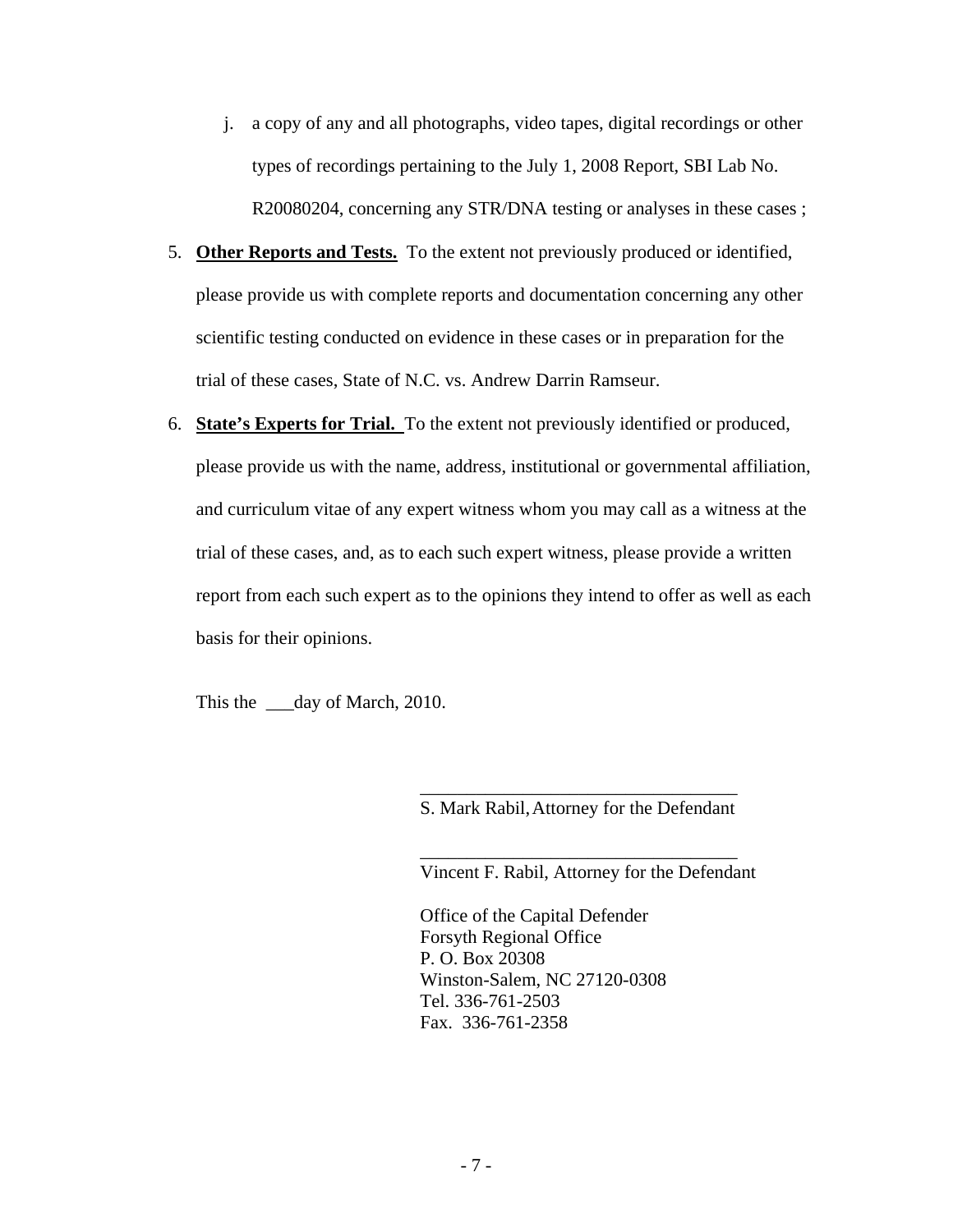### **VERIFICATION**

 The undersigned hereby certifies that he/she has read the foregoing Motion and that the facts alleged therein are true based upon his/her own knowledge or belief, and as to those matters alleged upon information and belief, he/she believes them to be true. This the  $\rule{1em}{0.15mm} \text{day of} \_$ , 2010.

Attorney for Defendant

 $\mathcal{L}_\text{max}$  , and the contract of the contract of the contract of the contract of the contract of the contract of the contract of the contract of the contract of the contract of the contract of the contract of the contr

Sworn to and subscribed before me this  $\rightharpoonup$  day of  $\rightharpoonup$  2010.

\_\_\_\_\_\_\_\_\_\_\_\_\_\_\_\_\_\_\_\_\_\_\_\_

Notary Public